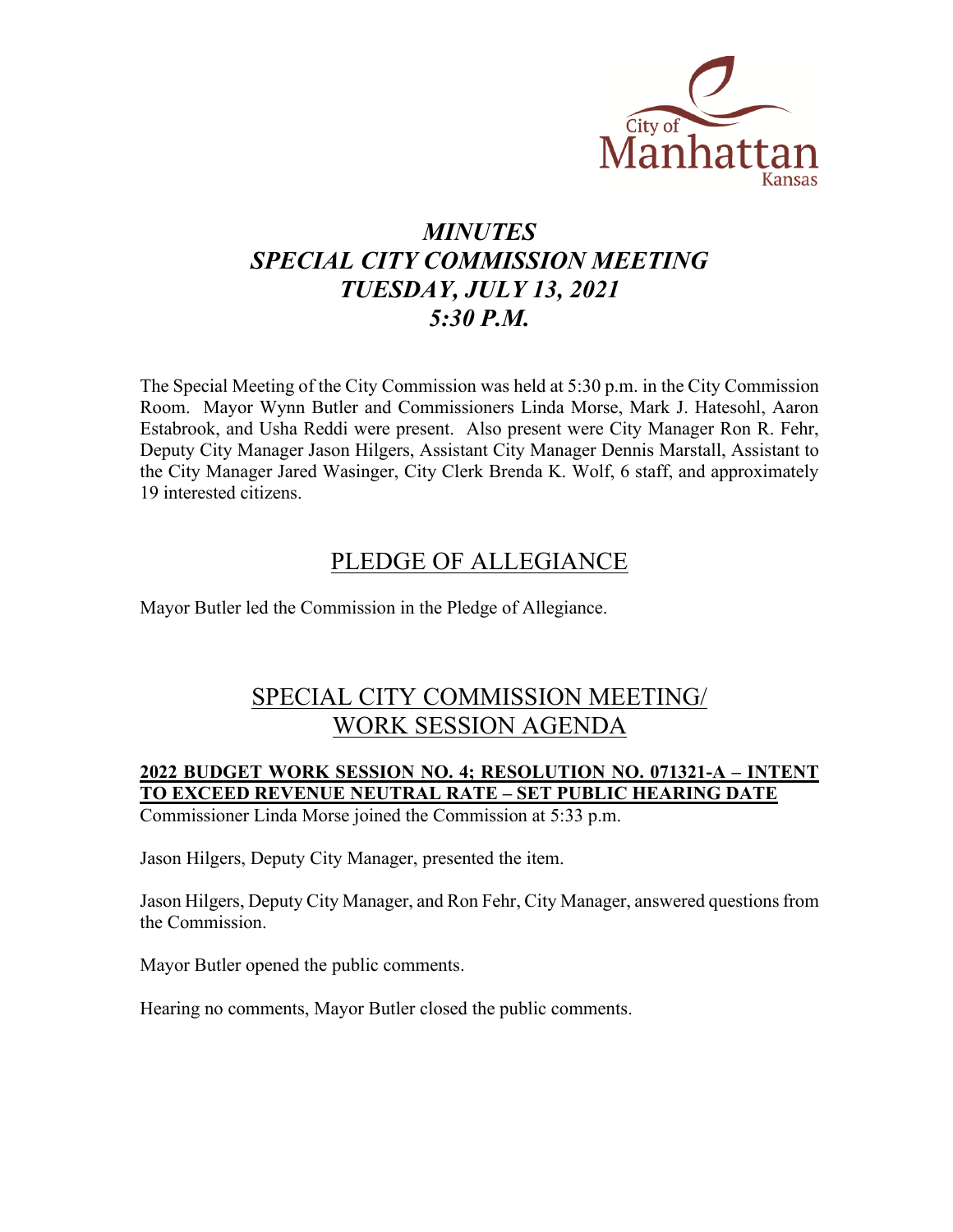# SPECIAL CITY COMMISSION MEETING/ WORK SESSION AGENDA (*CONTINUED*)

### **2022 BUDGET WORK SESSION NO. 4; RESOLUTION NO. 071321-A – INTENT TO EXCEED REVENUE NEUTRAL RATE – SET PUBLIC HEARING DATE**

After discussion Commissioner Hatesohl moved to approve Resolution No. 071321-A regarding the governing body's intent to levy a 2022 property tax exceeding the revenue neutral rate with a proposed maximum mill levy of 54.914 mills and setting a public hearing related thereto on September 7, 2021, at 7:00 p.m. at City Hall, 1101 Poyntz Avenue, Manhattan, Kansas. Commissioner Estabrook seconded the motion. On a roll call vote, motion carried 4-1 with Mayor Butler voting against.

#### **2022 BUDGET REQUESTS AND MIDYEAR UPDATES – CHAMBER OF COMMERCE - ECONOMIC DEVELOPMENT, MILITARY RELATIONS, AND CONVENTION AND VISITORS' BUREAU (CVB)**

Jason Smith, President, Chief Executive Officer, Manhattan Area Chamber of Commerce, introduced the presentations.

Daryn Soldan, Director of Economic Development, Manhattan Area Chamber of Commerce, presented the mid-year Economic Development Report and the 2022 Budget request. He then answered questions from the Commission.

Sarah Siders, Executive Director, SPARK, provided an update on SPARK's progress.

Janet Nichols, Military Community Liaison, Manhattan Area Chamber of Commerce, presented the Military Relations mid-year report. She then answered questions from the Commission.

Karen Hibbard, Director, Convention and Visitors Bureau, presented the second quarter activity report and the 2022 Convention and Visitors' Bureau Budget request. She then answered questions from the Commission.

Ron Fehr, City Manager, explained the relationship with the Manhattan Area Chamber of Commerce and the difference in its budget request to other outside agencies budget requests. He answered questions from the Commission on funding from the Transient Guest Tax.

As this was a discussion item, the Commission took no formal action.